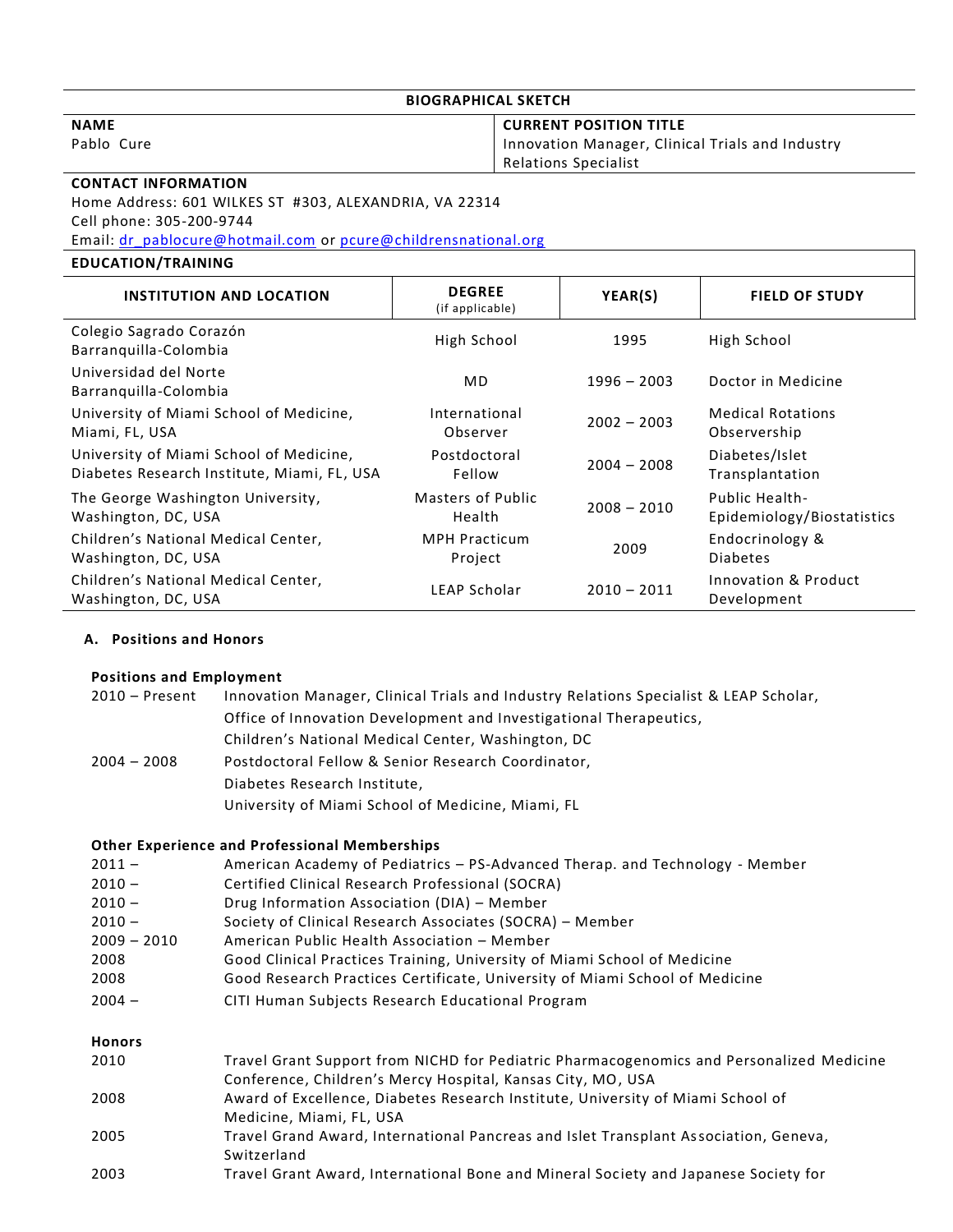Bone and Mineral Research, Osaka, Japan 2002 Gunter Fromm Best Clinical Study, Osteology and Mineral Metabolism S ociety, Buenos Aires, Argentina 2002 Aurelio Rapado Best Study Award, International Osteoporosis Foundation, Islas Margarita, Venezuela

#### **B. Publications, Original and Peer-reviewed**

#### **Journals**

- 1. [Cure-Cure C,](http://www.ncbi.nlm.nih.gov/pubmed?term=%22Cure-Cure%20C%22%5BAuthor%5D) **[Cure P](http://www.ncbi.nlm.nih.gov/pubmed?term=%22Cure%20P%22%5BAuthor%5D)**. [Osteoporos Int.](http://www.ncbi.nlm.nih.gov/pubmed/21909726##) 2011 Sep 10. Validation of cross-sectional studies with long-term longitudinal studies [Epub ahead of print]. [PubMed](http://www.ncbi.nlm.nih.gov/pubmed/21909726)
- 2. **Cure P**, Cure-Cure C. Adolescent BMI and risk of diabetes versus coronary disease. N Engl J Med. 2011 Jun 30; 364 (26):2558 – 9. [PubMed](http://www.ncbi.nlm.nih.gov/pubmed/21714666)
- 3. Connor E, **Cure P**. "Creating hope" and other incentives for drug development for children. Sci Transl Med. 2011 Jan 19; 3 (66): 66cm1. [PubMed](http://www.ncbi.nlm.nih.gov/pubmed/21248312)
- 4. Leitão CB, Bernetti K, Tharavanij T, **Cure P**, Lauriola V, Berggren PO, Ricordi C, Alejandro R. Lipotoxicity and Decreased Islet Graft Survival. Diabetes Care. 2010 Mar; 33(3):658 – 60. [PubMed](http://www.ncbi.nlm.nih.gov/pubmed?term=cure%20p)
- 5. Leitão CB, Froud T, **Cure P**, Tharavanij T, Pileggi A, Ricordi C, Alejandro R. Non-albumin Proteinuria in Islet Transplant Recipients. Cell Transplant. 2010; 19 (1):119 – 25. [PubMed](http://www.ncbi.nlm.nih.gov/pubmed/19878623)
- 6. 2007 update on allogeneic islet transplantation from the Collaborative Islet Transplant Registry (CITR). CITR Research Group. Cell Transplant. 2009; 18(7): 753-67. [PubMed](http://www.ncbi.nlm.nih.gov/pubmed/19796497)
- 7. Tharavanij T, Froud T, Leitao CB, Baidal DA, Paz-Pabon CN, Shari M, **Cure P**, Bernetti K, Ricordi C, Alejandro R. [Clinical use of fructosamine in islet transplantation.](http://www.ncbi.nlm.nih.gov/pubmed/19622232?ordinalpos=1&itool=EntrezSystem2.PEntrez.Pubmed.Pubmed_ResultsPanel.Pubmed_DefaultReportPanel.Pubmed_RVDocSum) Cell Transplant. 2009;18(4):453-8. [PubMed](http://www.ncbi.nlm.nih.gov/pubmed/19622232)
- 8. Leitão CB, Bernetti K, Tharavanij T, **Cure P**, Ricordi C, Alejandro R: [Type 2 Diabetes Mellitus Phenotype and](http://www.ncbi.nlm.nih.gov/pubmed/19584681?ordinalpos=1&itool=EntrezSystem2.PEntrez.Pubmed.Pubmed_ResultsPanel.Pubmed_DefaultReportPanel.Pubmed_RVDocSum)  [Graft Survival after Islet Transplantation.](http://www.ncbi.nlm.nih.gov/pubmed/19584681?ordinalpos=1&itool=EntrezSystem2.PEntrez.Pubmed.Pubmed_ResultsPanel.Pubmed_DefaultReportPanel.Pubmed_RVDocSum) Transplantation. 2009 Jul 15;88(1):57-61. [PubMed](http://www.ncbi.nlm.nih.gov/pubmed/19584681)
- 9. Leitão CB, **Cure P**, Messinger S, Pileggi A, Lenz O, Froud T, Faradji RN, Selvaggi G, Kupin W, Ricordi C, Alejandro R: [Stable renal function after islet transplantation: importance of patient selection and aggressive clinical](http://www.ncbi.nlm.nih.gov/pubmed/19295312?ordinalpos=1&itool=EntrezSystem2.PEntrez.Pubmed.Pubmed_ResultsPanel.Pubmed_DefaultReportPanel.Pubmed_RVDocSum)  [management.](http://www.ncbi.nlm.nih.gov/pubmed/19295312?ordinalpos=1&itool=EntrezSystem2.PEntrez.Pubmed.Pubmed_ResultsPanel.Pubmed_DefaultReportPanel.Pubmed_RVDocSum) Transplantation 2009 Mar 15;87(5):681-8. [PubMed](http://www.ncbi.nlm.nih.gov/pubmed/19295312)
- 10. Alejandro R, Barton FB, Hering BJ, Wease S; Collaborative Islet Transplant Registry I nvestigators. Transplantation 2009 Dec 27;86(12):1783-8. [PubMed](http://www.ncbi.nlm.nih.gov/pubmed/19104422)
- 11. Froud T, Baidal DA, Faradji R, **Cure P**, Mineo D, Selvaggi G, Kenyon NS, Ricordi C, Alejandro R: [Islet](http://www.ncbi.nlm.nih.gov/pubmed/19104407?ordinalpos=2&itool=EntrezSystem2.PEntrez.Pubmed.Pubmed_ResultsPanel.Pubmed_DefaultReportPanel.Pubmed_RVDocSum)  [transplantation with alemtuzumab induction and calcineurin-free maintenance immunosuppression results in](http://www.ncbi.nlm.nih.gov/pubmed/19104407?ordinalpos=2&itool=EntrezSystem2.PEntrez.Pubmed.Pubmed_ResultsPanel.Pubmed_DefaultReportPanel.Pubmed_RVDocSum)  improved short- [and long-term outcomes.](http://www.ncbi.nlm.nih.gov/pubmed/19104407?ordinalpos=2&itool=EntrezSystem2.PEntrez.Pubmed.Pubmed_ResultsPanel.Pubmed_DefaultReportPanel.Pubmed_RVDocSum) Transplantation 2008 Dec 27;86(12):1695-701. [PubMed](http://www.ncbi.nlm.nih.gov/pubmed/19104407)
- 12. Faradji RN, Tharavanij T, Messinger S, Froud T, Pileggi A, Monroy K, Mineo D, Baidal DA, **Cure P**, Ponte G, Mendez AJ, Selvaggi G, Ricordi C, Alejandro R: [Long-term insulin independence and improvement in insulin](http://www.ncbi.nlm.nih.gov/pubmed/19104401?ordinalpos=3&itool=EntrezSystem2.PEntrez.Pubmed.Pubmed_ResultsPanel.Pubmed_DefaultReportPanel.Pubmed_RVDocSum)  [secretion after supplemental islet infusion under exenatide and etanercept.](http://www.ncbi.nlm.nih.gov/pubmed/19104401?ordinalpos=3&itool=EntrezSystem2.PEntrez.Pubmed.Pubmed_ResultsPanel.Pubmed_DefaultReportPanel.Pubmed_RVDocSum) Transplantation 2008 Dec 27;86(12):1658-65. [PubMed](http://www.ncbi.nlm.nih.gov/pubmed/19104401)
- 13. **Cure P**, Froud T, Leitão CB, Pileggi A, Tharavanij T, Bernetti K, Baidal DA, Selvaggi G, Ricordi C, Alejandro R: Late Epstein Barr virus reactivation in islet after kidney Transplantation 2008 Nov 15;86(9):1324 -5. [PubMed](http://www.ncbi.nlm.nih.gov/pubmed/19005419)
- 14. Tharavanij T, Betancourt A, Messinger S, **Cure P**, Leitao CB, Baidal DA, Froud T, Ricordi C, Alejandro R: [Improved long-term health-related quality of life after islet transplantation.](http://www.ncbi.nlm.nih.gov/pubmed/19005394?ordinalpos=5&itool=EntrezSystem2.PEntrez.Pubmed.Pubmed_ResultsPanel.Pubmed_DefaultReportPanel.Pubmed_RVDocSum) Transplantation 2008 Nov 15;86(9):1161-7. [PubMed](http://www.ncbi.nlm.nih.gov/pubmed/19005394)
- 15. Leitão CB, Tharavanij T, **Cure P**, Pileggi A, Baidal DA, Ricordi C, Alejandro R: Restoration of Hypoglycemia Awareness after Islet Transplantation. Diabetes Care. 2008 Nov; 31(11):2114-5. [PubMed](http://www.ncbi.nlm.nih.gov/pubmed/18697903)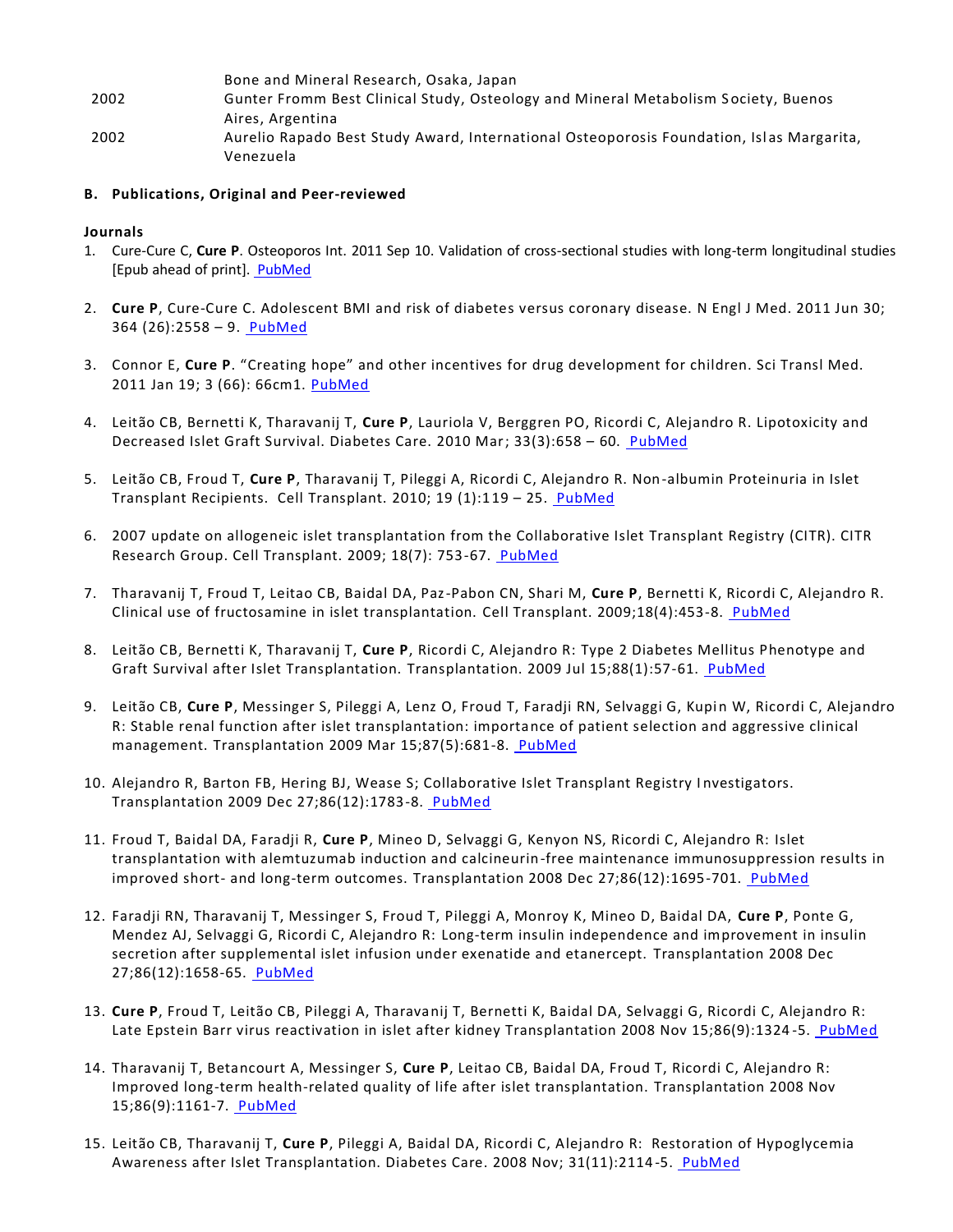- 16. Leitao CB, Cure P, Tharavanij T, Baidal DA, Alejandro R: Current cha llenges in islet transplantation. Curr Diab Rep. 2008 Aug;8(4):324-31. [PubMed](http://www.ncbi.nlm.nih.gov/pubmed/18631447)
- 17. Froud T, Faradji RN, Pileggi A, Messinger S, Baidal DA, Ponte GM, **Cure P**, Monroy K, Mendez A, Selvaggi G, Ricordi C, Alejandro R: The Use of Exenatide in Islet Transplant Recipients with Chronic Allograft Dysfunction: Safety, Efficacy, and Metabolic Effects. Transplantation. 2008 Jul 15; 86(1):36 -45. [PubMed](http://www.ncbi.nlm.nih.gov/pubmed/18622276)
- 18. Capozza RF, Cure-Cure C, Cointry GR, Meta M, **Cure P**, Rittweger J, Ferretti JL: Association between low lean body mass and osteoporotic fractures after menopause. Menopause. 2008 May 26. [PubMed](http://www.ncbi.nlm.nih.gov/pubmed/18520697)
- 19. **Cure P**, Pileggi A, Alejandro R: Exenatide and rare adverse events. N Engl J Med 2008 May 1; 358(18):1969 -70. [PubMed](http://www.ncbi.nlm.nih.gov/pubmed/18450614)
- 20. **Cure P**, Pileggi A, Froud T, Messinger S, Faradji RN, Baidal DA, Cardani R, Curry A, Poggioli R, Pugliese A, Betancourt A, Esquenazi V, Ciancio G, Selvaggi G, Burke 3rd GW, Ricordi C, Alejandro R: Improved metabolic control and quality of life in seven patients with Type 1 diabetes following Islet After Kidney Transplantation. Transplantation 2008 Mar 27; 85(6):801-12. [PubMed](http://www.ncbi.nlm.nih.gov/pubmed?term=cure%20p)
- 21. Poggioli R, Enfield G, Messinger S, Faradji RN, Tharavanij T, Pisani L, **Cure P**, Ponte G, Baidal D, Froud T, Ricordi C and Alejandro R: Nutritional Status and Behavior in Subjects With Type] Diabetes, Before and After Islet Transplantation. Transplantation 2008: 85, (4):501-6. [PubMed](http://www.ncbi.nlm.nih.gov/pubmed/18347527)
- 22. Capozza RF, Cure-Cure C, Cointry GR, Meta M, **Cure P**, Rittweger J, Ferretti JL. Association between low lean body mass and osteoporotic fractures after menopause. Menopause. 2008 Sep -Oct; 15(5):905-13. [PubMed](http://www.ncbi.nlm.nih.gov/pubmed/18520697)
- 23. Ponte GM, Baidal DA, Romanelli P, Faradji RN, Poggioli R, **Cure P**, Froud T, Selvaggi G, Pileggi A, Ricordi C and Alejandro R: Resolution of severe atopic dermatitis after tacrolimus withdrawal. Cell Transplant. 2007;16(1):23-30. [PubMed](http://www.ncbi.nlm.nih.gov/pubmed)
- 24. Froud T, Faradji RN, Gorn L, Monroy K, Paz C, Baidal DA, Ponte G, **Cure P**, Poggioli R, Pileggi A, Ricordi C, Alejandro R: Dapsone-Induced Artifactual Alc Reduction in Islet Transplant Recipients. Transplantation 2007;83(6):824-5. [PubMed](http://www.ncbi.nlm.nih.gov/pubmed/17414719)
- 25. Faradji RN, Monroy K, Riefkohl A, Lozano L, Gorn L, Froud T, **Cure P**, Baidal D, Ponte G, Messinger S, Mastrototaro J, Ricordi C, Alejandro R: Continuous glucose monitoring system for early detection of graft dysfunction in allogenic islet transplant recipients. Transplant Proc. 2006 Dec;38(10):3274 -6. [PubMed](http://www.ncbi.nlm.nih.gov/pubmed/17175247)
- 26. Faradji RN, Monroy K, Messinger S, Pileggi A, Froud T, Baidal DA, **Cure P**, Ricordi C, Luzi L, Alejandro R: Simple measures to assess and monitor beta-cell mass and function after islet transplantation. Am J Transplant 2007;7(2):303-8. [PubMed](http://www.ncbi.nlm.nih.gov/pubmed/17173660)
- 27. **Cure P**, Pileggi A, Faradji RN, Baidal DA, Froud T, Selvaggi G, Ricordi C, Alejandro R: Cytomegalovirus infection in a recipient of solitary allogeneic islets. Am J Transplant. 2006; 6(5 Pt 1):1089-90. [PubMed](http://www.ncbi.nlm.nih.gov/pubmed/16611351)
- 28. Cure Cure C, **Cure P**: Bone mineral density and risk of fractures in grand multiparous. Colombian Journal of Osteology and Mineral Metabolism. 2005 Dec;4 (2):69 - 73.
- 29. Hafiz MM, Faradji RN, Froud T, Pileggi A, Baidal DA, **Cure P**, Ponte G, Poggioli R, Cornejo A, Messinger S, Ricordi C, and Alejandro R: Immunosuppression and Procedure Related Complications in 26 Patients with Type 1 Diabetes Mellitus Receiving Allogeneic Islet Cell. Transplantation 2005 Dec 27;80(12):1718 -28. [PubMed](http://www.ncbi.nlm.nih.gov/pubmed/16378067)
- 30. Faradji RN, Monroy K, **Cure P**, Froud T, Baidal DA, Pileggi A, Messinger S, Ricordi C and Alejandro R: C -Peptide and glucose values in the peritransplant period after intraportal islet infusions in type 1 diabetes. Transplant Proc. 2005 Oct; 37(8):3433-4. [PubMed](http://www.ncbi.nlm.nih.gov/pubmed/16298619)
- 31. Cure-Cure C, Capozza RF, Cointry GR, Meta M, **Cure P** and Ferretti JL: Reference charts for the relationships between dual-energy X-ray absorptiometry -assessed bone mineral content and lean mass in 3,063 healthy men an premenopausal and postmenopausal women. Osteoporos Int. 2005Dec; 16(12):2095-106. [PubMed](http://www.ncbi.nlm.nih.gov/pubmed/15207769)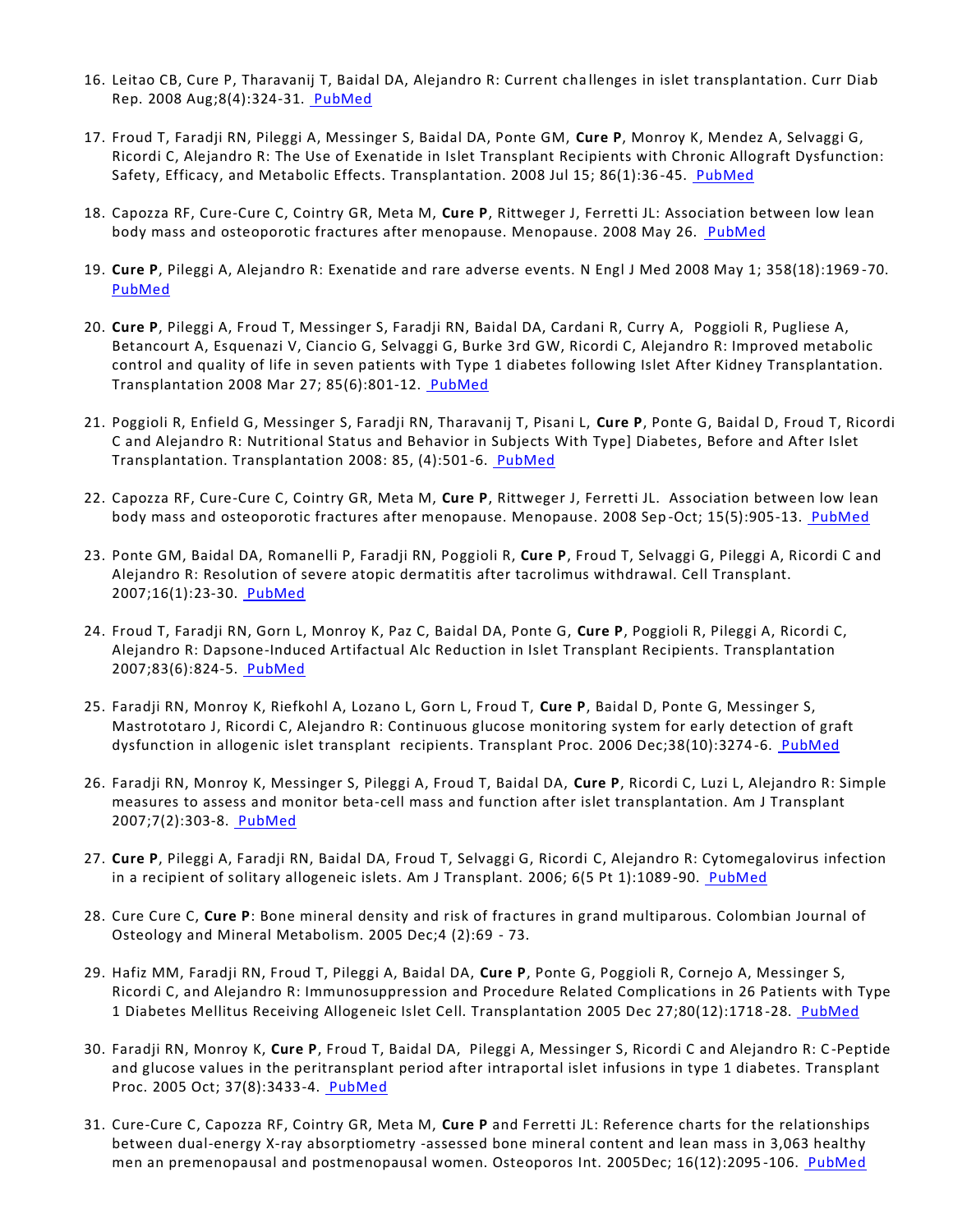- 32. Froud T, Ricordi C, Baidal DA, Hafiz MM, Ponte G, **Cure P**, Pileggi A, Poggioli R, Ichii H, Khan A, Ferreira JV, Pugliese A, Esquenazi VV, Kenyon NS and Alejandro R: Islet Transplantation in Type 1 Diabetes Mellitus Using Cultured Islets & Steroid Free Immunosuppression: Miami Experience. Am J Transplant 2005; 5(8):2037 -46. [PubMed](http://www.ncbi.nlm.nih.gov/pubmed/15996257)
- 33. **Cure P**, Pileggi A, Froud T, Norris PM, Baidal DA, Cornejo A, Hafiz MM, Ponte G, Poggioli R, Yu J, Saab A, Selvaggi G, Ricordi C and Alejandro R: Alterations of the Female Reproductive System in Recipients of Islet Grafts. Transplantation 2004 Dec 15;78(11):1576-81. [PubMed](http://www.ncbi.nlm.nih.gov/pubmed/15591944)
- 34. Capozza RF, Cointry GR, **Cure P**, Ferretti JL, Cure-Cure C: DEXA Study of Muscle-Bone Relationships in the Whole Body and Limbs of 2,512 Normal Men and Pre and Post-menopausal Women. Bone, 2004;35(1):283-95. [PubMed](http://www.ncbi.nlm.nih.gov/pubmed/15207769)
- 35. Cure Cure C, **Cure P**: Densidad Mineral Osea en Grandes Multiparas. Sociedad Iberoamericana de Informacion Cientifica. Expertos Invitados. 2004-08-14.
- 36. Cure Cure C, **Cure P**, Padilla Drago L, Penaranda J C: Frecuencia de Fracturas de Acuerdo al Sitio y su Relación con la edad en Mujeres Posmenopausicas. Rev. Colomb. Osteol. Metab Miner. 2004 ;3:27-31.21.
- 37. Cure Cure C, **Cure P**, Teran E, Lopez Jaramillo P: Bone mass Peak in multiparity and reduced risk of bone fractures in menopause. Int J of Gynecol and Obstet 2002; 76(3): 285-291. [PubMed](http://www.ncbi.nlm.nih.gov/pubmed/11880132)
- 38. Cure Cure Carlos, **Cure P**: Hormone replacement therapy and bone protection in multiparity: When to initiate it? American Journal of Obstetrics and Gynecology. 2001; 184: 580 - 3. [PubMed](http://www.ncbi.nlm.nih.gov/pubmed/11262456)
- 39. Cure Cure, **Cure P**., Lopez Jaramillo P: Osteoporosis, Pregnancy and lactation. The Lancet 1998; 352 (9135): 1227-1228. [PubMed](http://www.ncbi.nlm.nih.gov/pubmed?term=cure%20cc)
- 40. Cure Cure C, **Cure P**, Teran E, Lopez Jaramillo P: Bone mass Peak in multiparity and bone protection in menopause. Menopause Digest. 2002.
- 41. Cure Cure Carlos, **Cure P**: Densidad Mineral Osea y Frecuencia de Osteopenia y de Osteoporosis de acuerdo con la edad en mujeres mayores de 50 anos en la ciudad de Barranquilla. Acta Medica Colombiana. 2000: 25: 6 – 11
- 42. Cure Cure Carlos, **Cure P**: Distribution by age, gender and diagnosis of diabetes age in an endocrinology practice from January 1980 to December 1999 in Barranquilla Colombia. Unimetro 13. 2001; 24

## **Book Chapters**

1. Faradji RN, **Cure P**, Ricordi C, and Alejandro R. Chapter: Care of the Transplant Recipient-Immunosuppressive Management and Complications. Book title: Islet Transplantation and beta cell replacement therapy by A.M. James Shapiro (Editor) and James A.M. Shaw (Editor). Publisher: Informa Healthcare; 1 edition (July 25, 2007). [Book](http://www.amazon.com/Islet-Transplantation-Beta-Replacement-Therapy/dp/0824728629)

## **C. Training/Grant Support**

PNC Foundation supported The Laboratory for Entrepreneurial Achievement in Pediatrics (LEAP) 02/2010 – 02/2012

Role: LEAP Program Scholar

#### **D. Computer Skills**

PC Operating Systems, Microsoft Office, Outlook, SharePoint, Internet, Familiar with statistical software including SPSS and SAS.

**E. Volunteering**

**BioGeneius Challenge**, 06/11 - Present International BioGeneius Challenge Judge, Full day, once a year.